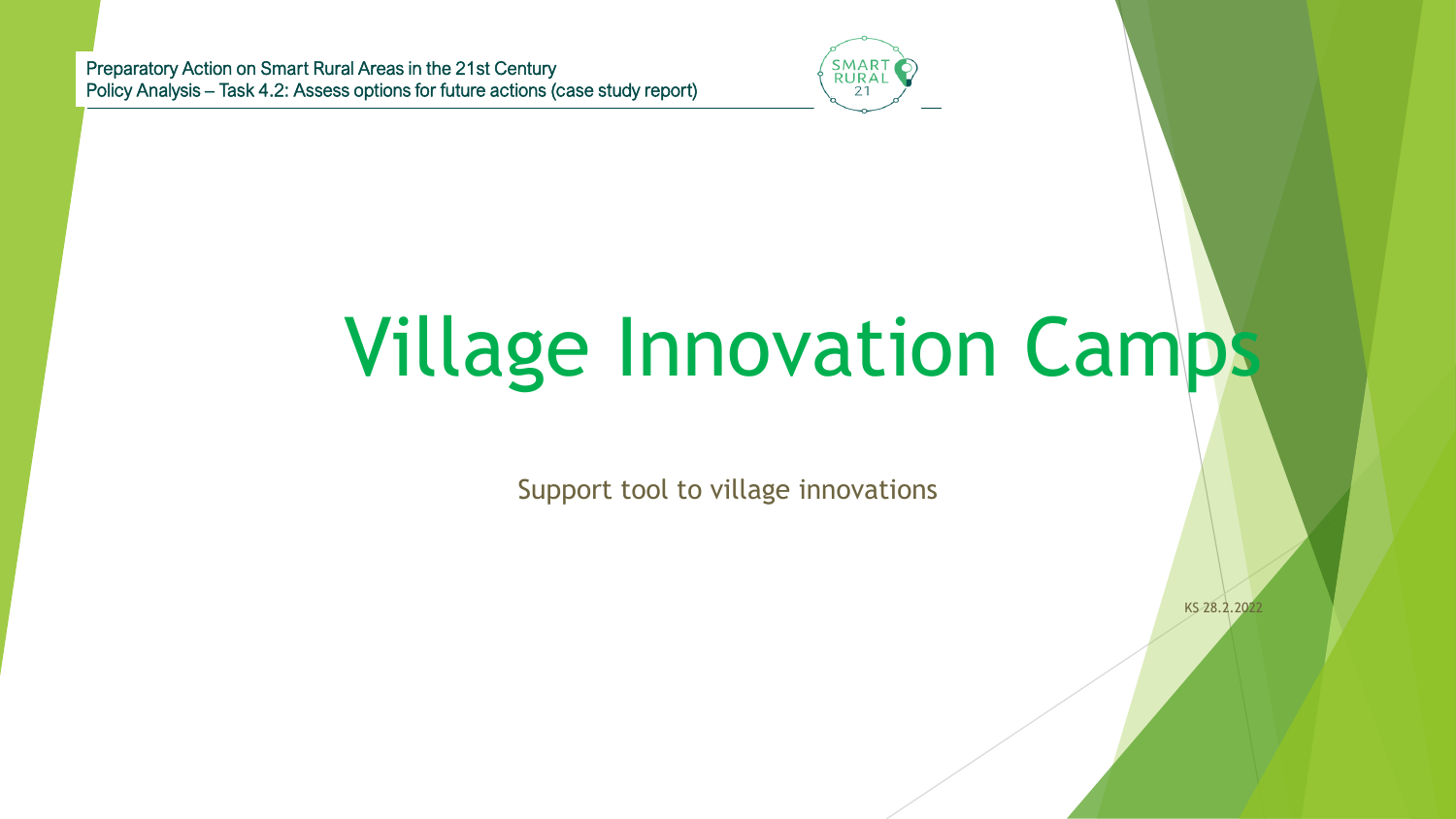

### **The objectives**

- **Produce and create new "village level" realisable innovations**
	- **Find need and place-based solutions to challenges**
- **Produce and create commercialised products or business concepts…**
	- **To be a learning process to the beneficiary and participants**
		- **Boosting the spirit of belonging and doing**
			- **Creating connections**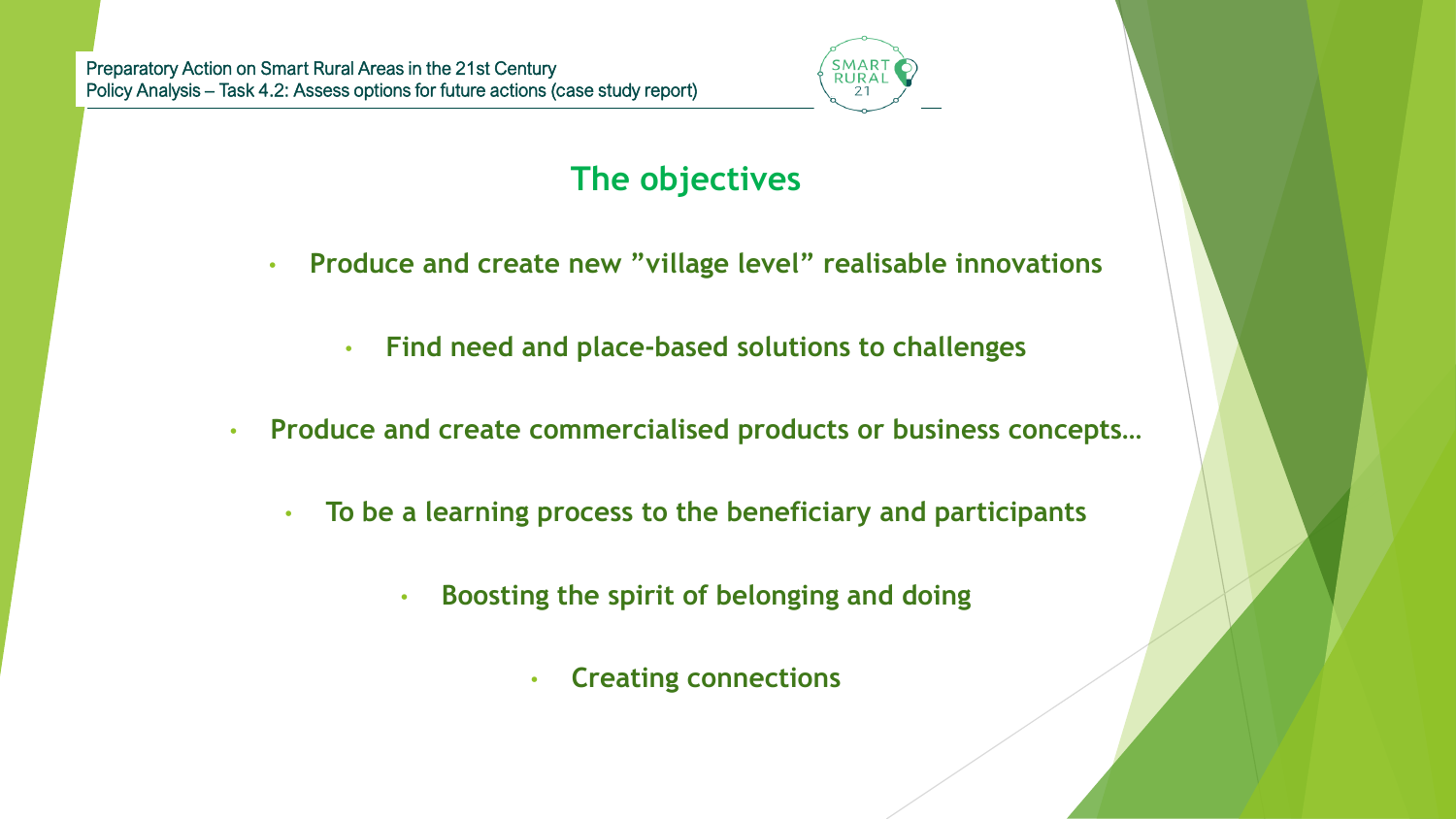

## **The village camp method**

- **1. Will and commitment to organise a Camp**
- **2. Genuine environment, social, camp spirit framework**
- **3. Marketing the camp**
- **4. Selecting participants bringing added value**
- **5. Brainstorming – day 1**
- **6. Choosing: selection of main themes – day 2**
- **7. Testing, conceptualisation: workshops, cafés… day 2**
- **8. Final result: presenting results, board of judges, invited guests and media Day 3**
- **9. Dissemination and communication, visibility**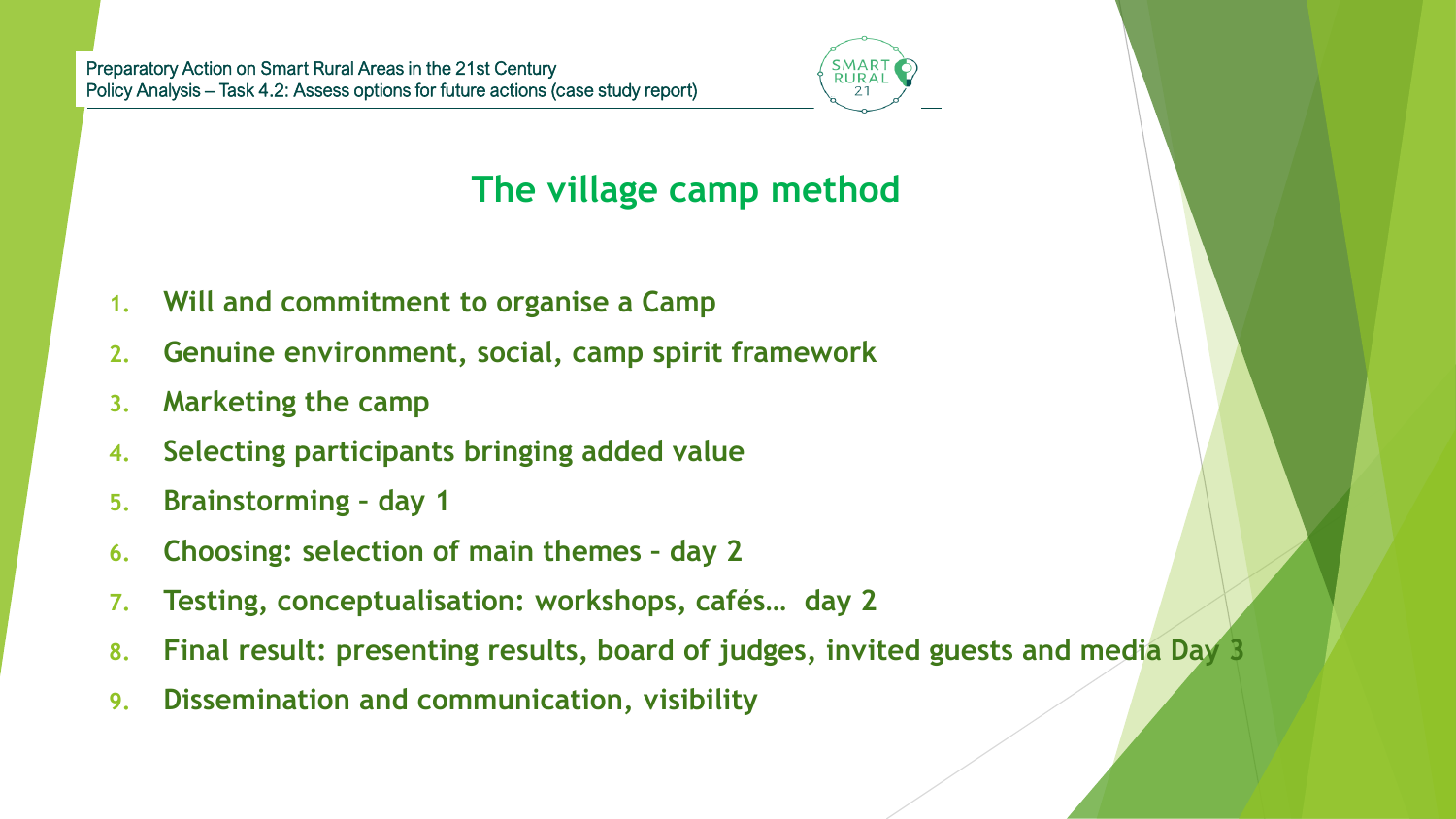#### **By nature, an Innocamp is:**

- ➢ **Inclusive**
- ➢ **Motivating, spirit creating**
- ➢ **Social**
- ➢ **Educative**
- ➢ **Co-creative**
- ➢ **Crossfertilizing**
- ➢ **Target-orientated**
- ➢ **Forward-looking**

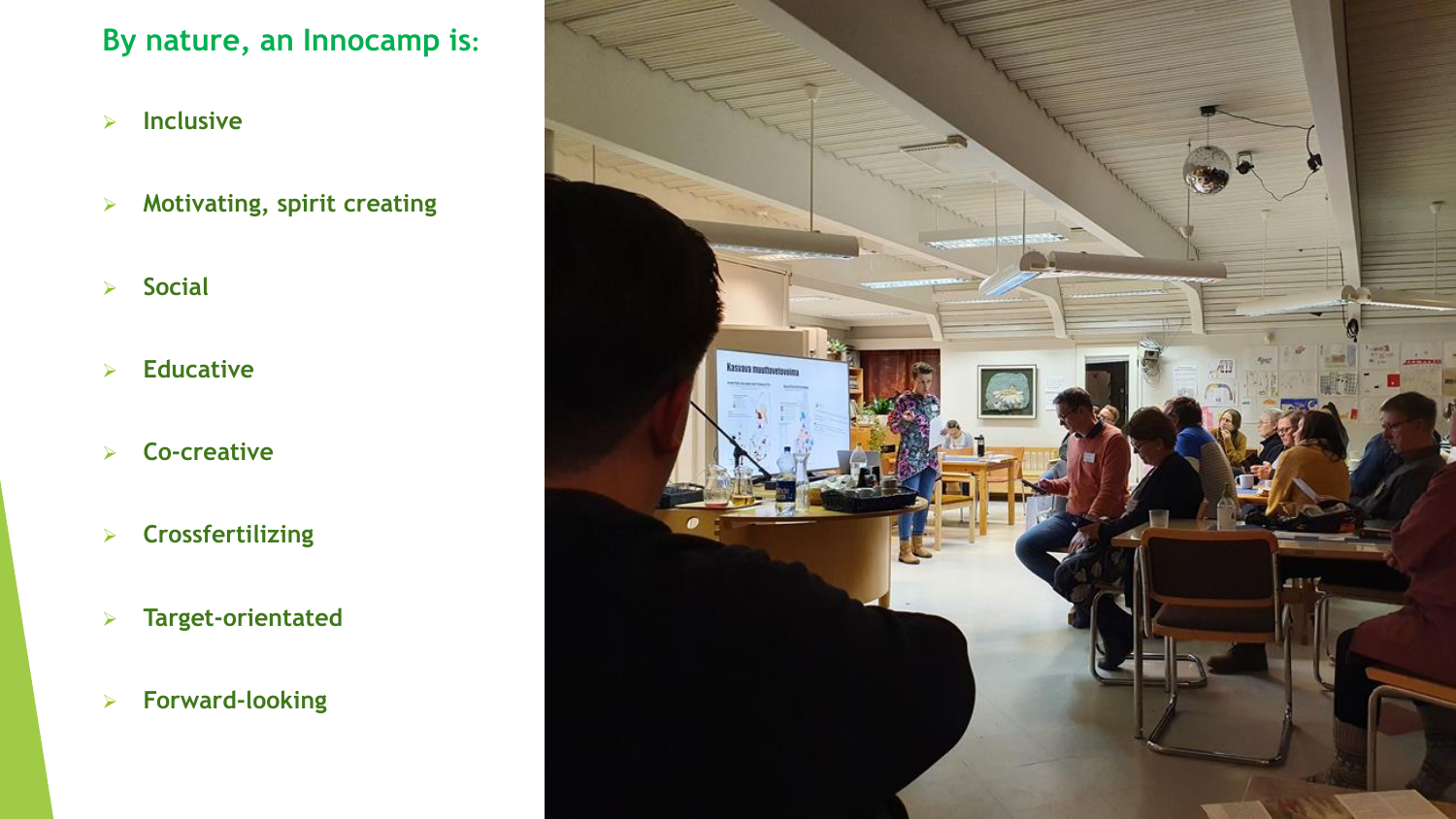

#### **Words from the village**

'The **motivation and spirit of doing rose** among all participants. We were a bit afraid *how others would look at our village, but it turned out that participants appreciated the genuinity and the local realities of Vuolijoki. One can´t understand the local situation sitting behind a desk or a hotel meeting room. The working relations with the city became easier after the process, probably due to the positive image created by the great visibility in media on the Smart Village competition victory and the big Innovation Camp event. Our school was saved. Decision makers may sit more often in our development meetings. The dynamism of the village became stronger and all selected themes are today developed further. Thematic evenings with invited experts are organised. The follow-up lies in the hands of the villagers. Capacity building, knowhow and support may be needed to fulfill the objectives. Otherwise, the spirit of doing could lose in strength. We are in the happy position of having an association and people capable of applying for funding for development and innovation purposes.'*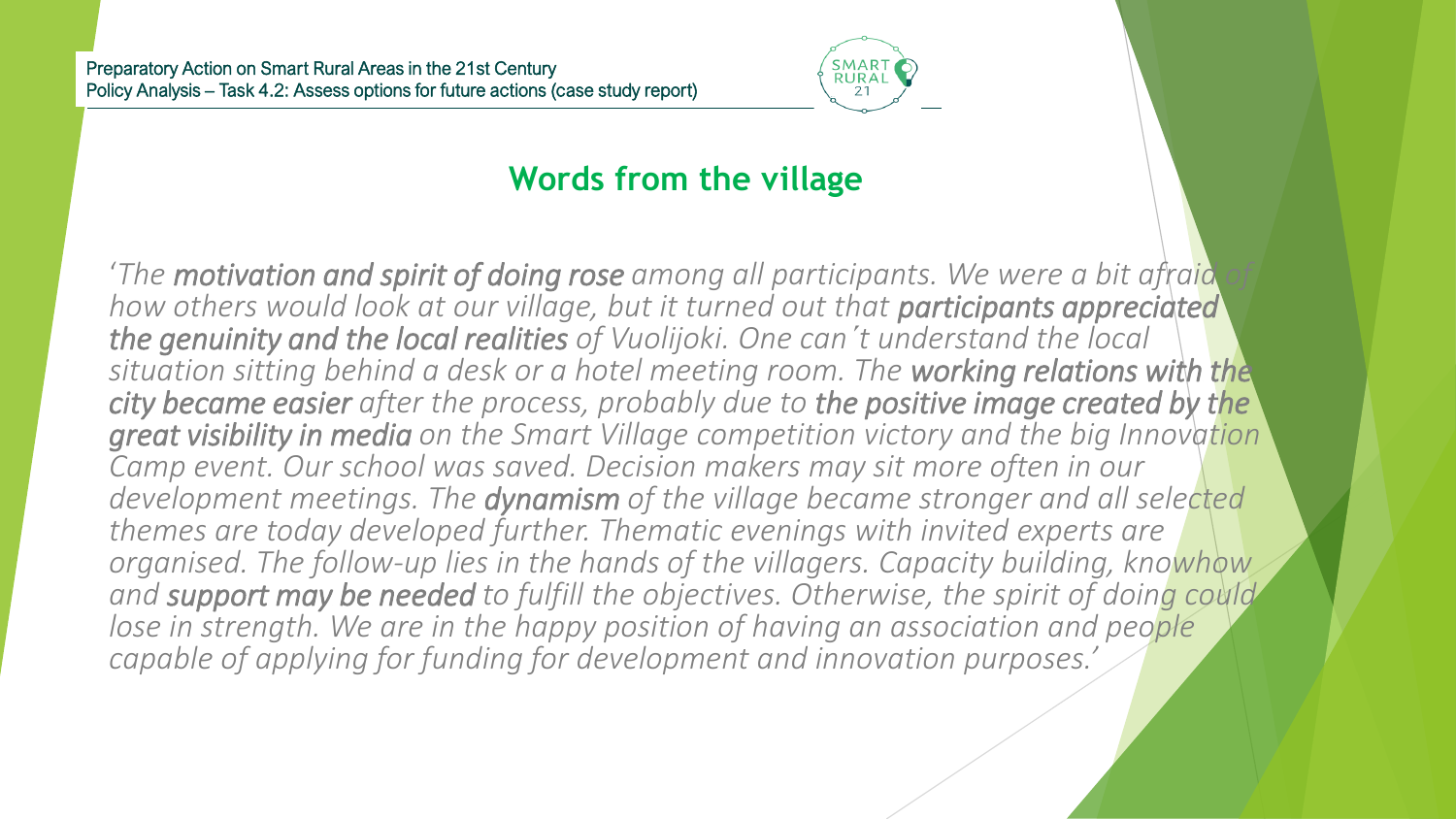

# **The impacts**

- **1. New innovations, initiatives, projects, products, tools…**
- **2. Improved cooperation**
- **3. Social impact: spirit, motivation**
- **4. Learning and capacities, multiplier effect**
- **5. Thematic impact: selected themes analysed through multisector expertise**
- **6. Economic impact (see point 1, big voluntary effort)**
- **7. Strategic impact when implementing an existing strategy**
- **8. Partnership effect: the village is seen as a real partner**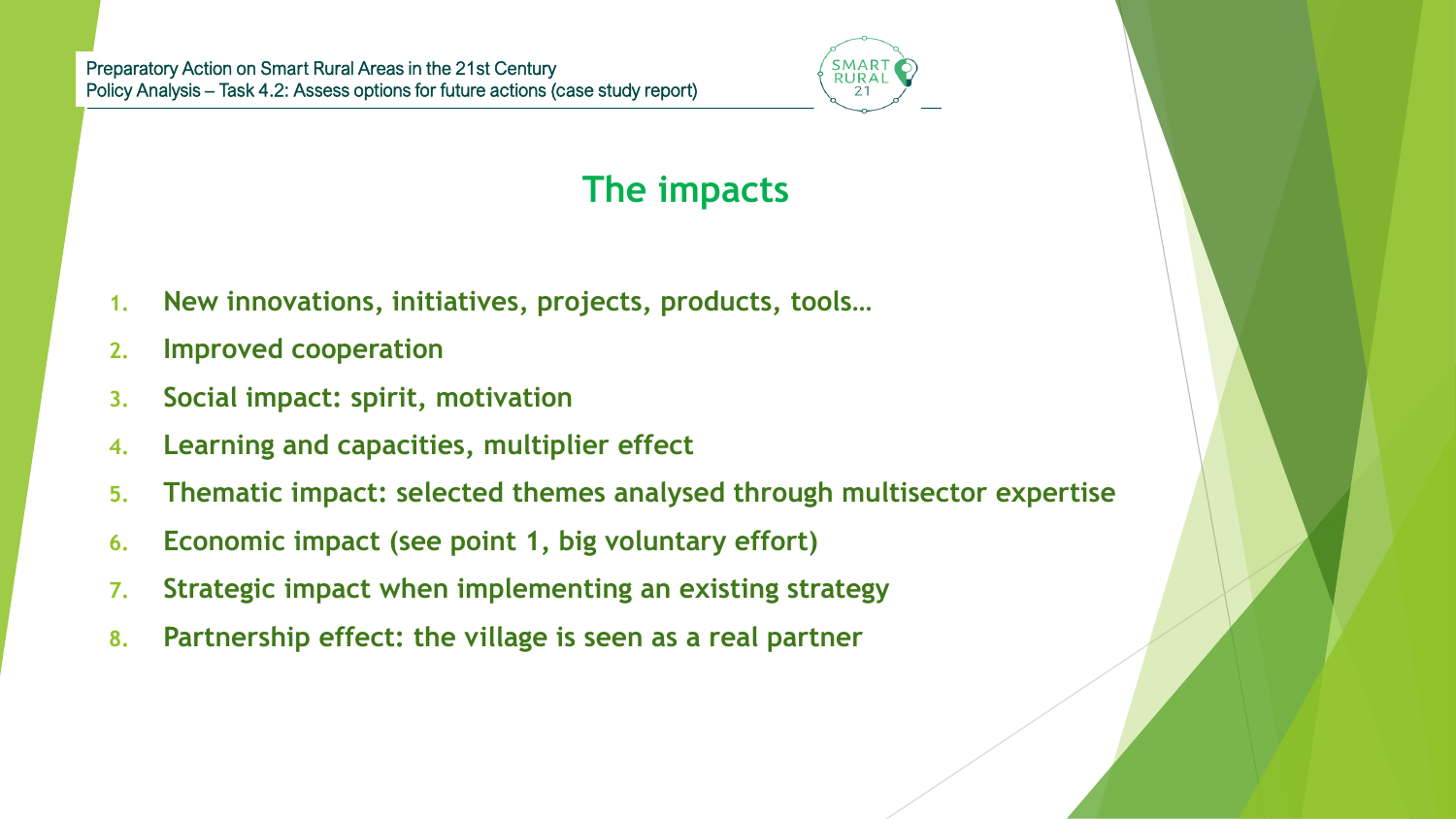

### **The bottlenecks**

| <b>Resourcing</b>     | The methodology cannot be implemented in full unless       |
|-----------------------|------------------------------------------------------------|
|                       | enough human and financial resources are dedicated to the  |
|                       | process. Adapted lighter innovation processes are possible |
|                       | (need-based).                                              |
| <b>Capacities</b>     | Villages must be certain that they have the capacities and |
|                       | available knowhow to secure the process and the follow-up. |
|                       |                                                            |
|                       |                                                            |
| Lack of real will and | Broad enough acceptance must be behind the undertaken      |
| commitment            | actions, even though a core team would implement them.     |
|                       |                                                            |
|                       |                                                            |